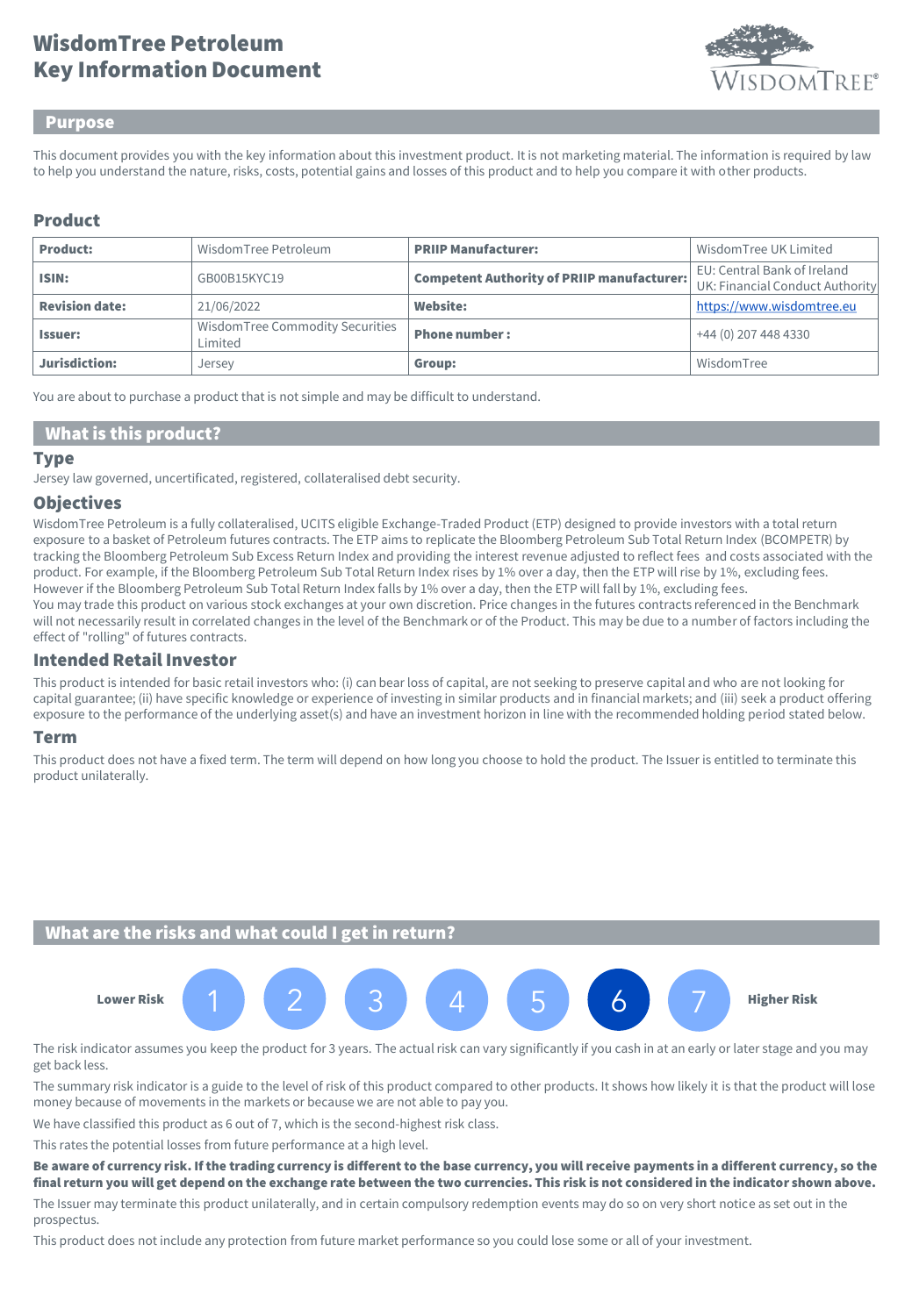# Key Information Document WisdomTree Petroleum



## Performance Scenarios

| Recommended holding period: 3 years |  |  |
|-------------------------------------|--|--|
|                                     |  |  |

| .                          |                                      |                             |                              |                              |
|----------------------------|--------------------------------------|-----------------------------|------------------------------|------------------------------|
| Investment \$10,000        |                                      |                             |                              |                              |
| <b>Scenarios</b>           |                                      | If you exit after<br>1 year | If you exit after 3<br>years | If you exit after<br>5 years |
| <b>Stress scenario</b>     | What you might get back after costs  | \$3,354                     | \$1,067                      | \$-                          |
|                            | Average Annual Percentage Return (%) | $-66.46%$                   | $-52.57\%$                   |                              |
| Unfavorable Scenario       | What you might get back after costs  | \$6,459                     | \$5,176                      | \$-                          |
|                            | Average Annual Percentage Return (%) | $-35.41\%$                  | $-19.71%$                    |                              |
| <b>Moderate Scenario</b>   | What you might get back after costs  | \$10,853                    | \$12,613                     | Ś-                           |
|                            | Average Annual Percentage Return (%) | 8.53%                       | 8.05%                        |                              |
| <b>Favourable Scenario</b> | What you might get back after costs  | \$17,838                    | \$30,069                     | Ś-                           |
|                            | Average Annual Percentage Return (%) | 78.38%                      | 44.34%                       |                              |

This table shows the money you could get back over the recommended holding period, under different scenarios, assuming that you invest 10,000USD.

The scenarios shown illustrate how your investment could perform. You can compare them with the scenarios of other products.

The scenarios presented are an estimate of future performance based on evidence from the past on how the value of this investment varies, and are not an exact indicator. What you get will vary depending on how the market performs and how long you keep the investment/product.

The stress scenario shows what you might get back in extreme market circumstances, and it does not take into account the situation where we are not able to pay you.

The figures shown include all the costs of the product itself, but may not include all the costs that you pay to your advisor or distributor. The figures do not take into account your personal tax situation, which may also affect how much you get back.

Market developments in the future cannot be accurately predicted. The scenarios shown are only an indication of some of the possible outcomes based on recent returns. Actual returns could be lower.

## What happens if WisdomTree Commodity Securities Limited is unable to pay out?

The Issuer is a special purpose company. In case of a default by the Issuer, any claims made against the Issuer will be satisfied in order of the priority of payments set out in the conditions of the product. If the net proceeds from the enforcement of the secured property relevant to the product are not sufficient to meet all obligations and make all payments then due in respect of the securities, the obligations of the Issuer in respect of such securities will be limited to the net proceeds of realisation of the relevant secured property. In these circumstances you may suffer a loss if you cannot realise the full value of your investment.

#### What are the costs?

The Reduction in Yield (RIY) shows what impact the total costs you pay will have on the investment return you might get. The total costs take into account one-off, ongoing and incidental costs.

The amounts shown here are the cumulative costs of the product itself for one holding period. The figures are estimates and may change in the future.

#### Costs over time

The person selling you or advising you about this product may charge you other costs. If so, this person will provide you with information about these costs, and show you the impact that all costs will have on your investment over time.

| Investment $$10,000$   | If you cash in after 1 year | If you cash in after 3 years | If you cash in after 5 years |
|------------------------|-----------------------------|------------------------------|------------------------------|
| Total costs            | \$108.52                    | \$382.16                     |                              |
| Impact on return (RIY) | $-0.99\%$                   | $-0.99\%$                    |                              |